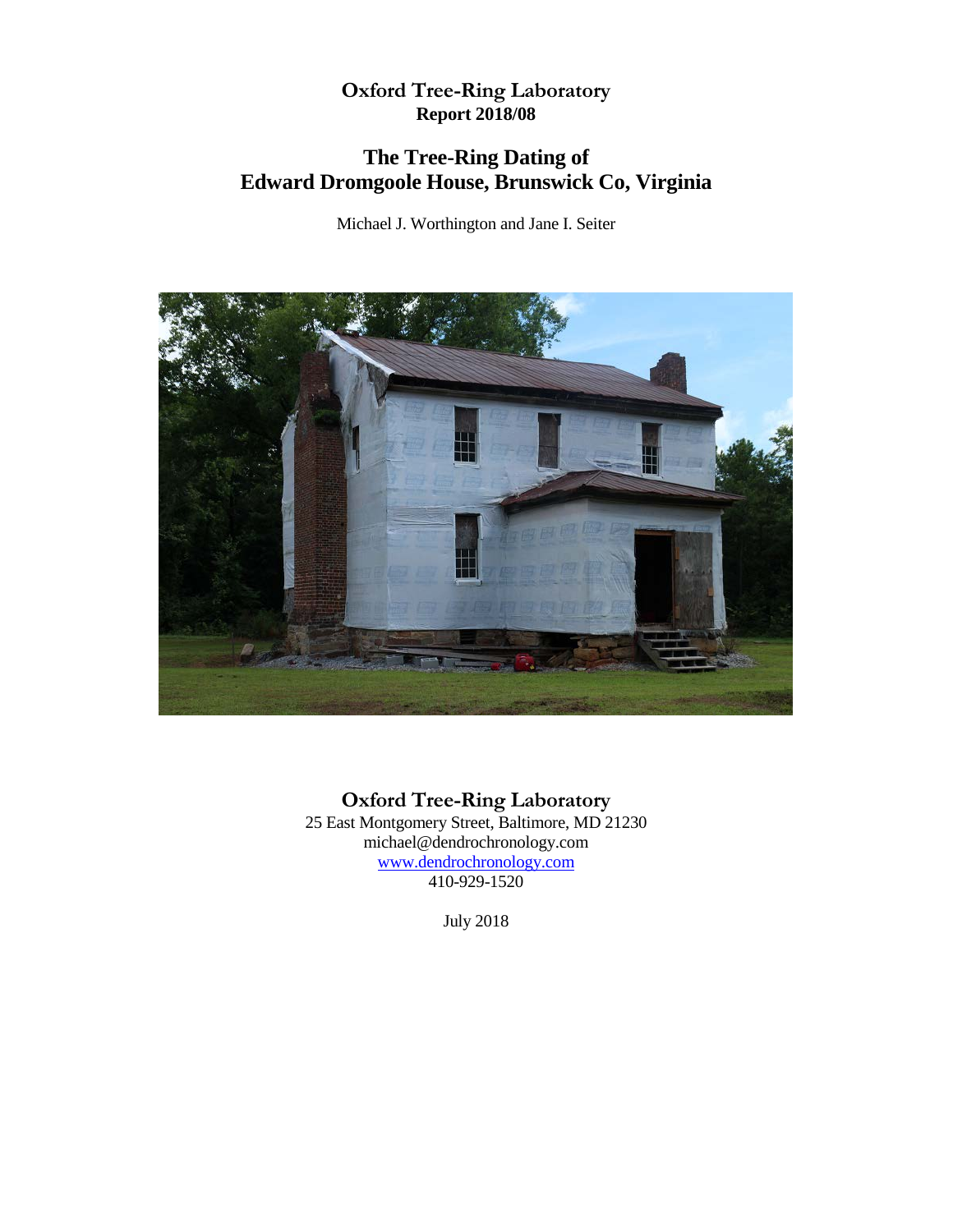#### **Summary:**

Edward Dromgoole House, Brunswick Co, Virginia (36.579373, -77.820030)

Primary House *Felling dates:* **Summer 1796 Summer 1797 Winter 1797/8 Winter 1798/9** 

*Site Master* 1649-1798 (yellow pine) DGVAx1 (*t* = 12.52 VANC2018; 10.06 rgo2; 9.95 CPZ7x).

Edward Dromgoole House

Located just north of the border with North Carolina in Brunswick County, Virginia, the Dromgoole House is a two-story, double-pile frame dwelling built at the end of the eighteenth century. Erected on stone foundations with a cellar beneath, the house measures approximately 35 feet in length and 28 feet 8 inches deep. There is a small one-story, early nineteenth-century, one-room wing attached to the back of the east gable end of the original house. The four bay south front of the main house consists of two large heated rooms, each entered by a separate door from an exterior porch (now enclosed). The two Flemish bond chimneys that heat these rooms are slightly offset to one another with the one heating the slightly larger west room (17 feet 6 inches square) set further back toward the north than the other, which heats the smaller (15 feet 6 inch by 17 feet 6 inch deep) east room. These rooms have flat panel wainscoting, simple mantles, and double architraves composed of Roman moldings. In the center of the partition that separates these two rooms is a six-panel door hung with HL hinges. Two windows light each of the rooms—one on each of the gable end and another on the front wall. (Carl Lounsbury 2018)

Dendrochronological analysis has shown that the building was constructed from timbers felled in the summer of 1796, summer of 1797, the winter of 1797/8 and the winter of 1798/9.

| <b>Summary published:</b>      | www.dendrochronology.com           |
|--------------------------------|------------------------------------|
| <b>Street address:</b>         | Unnamed Road, Valentines, VA 23887 |
| <b>Commissioner and owner:</b> | Old Brunswick Circuit Foundation   |
| Date sampled:                  | June 27, 2018                      |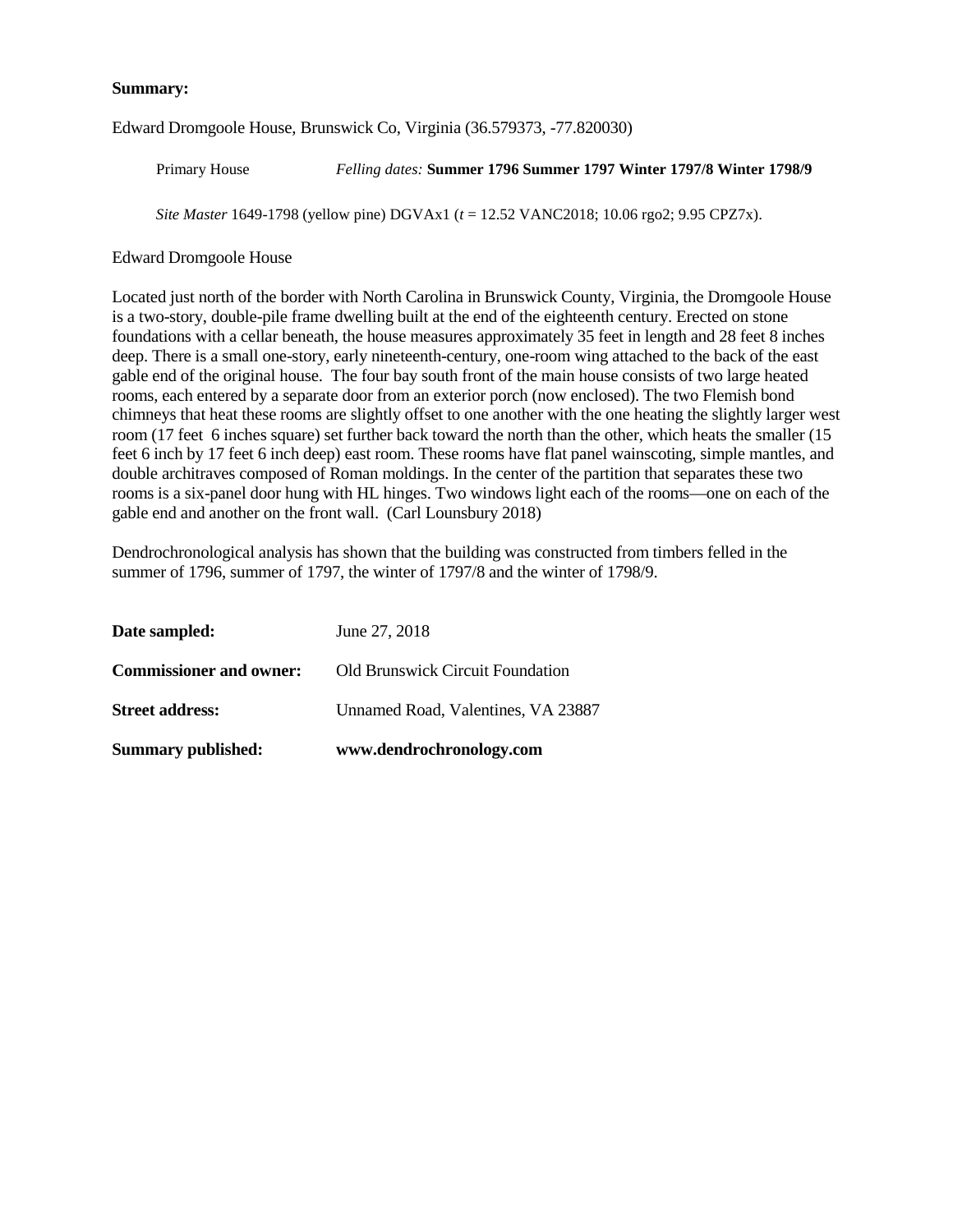#### **How Dendrochronology Works**

Dendrochronology has over the past few decades become one of the leading and most accurate scientific dating methods. While not always successful, when it does work, it is precise, often to the season of the year. Tree-ring dating to this degree of precision is well known for its use in dating historic buildings and archaeological timbers. However, more ancillary objects such as doors, furniture, panel paintings, and wooden boards in medieval book-bindings can sometimes be successfully dated.

The science of dendrochronology is based on a combination of biology and statistics. In temperate zones, a tree puts on a new layer of growth underneath the bark every year, with the effect being that the tree grows wider and taller as it ages. Each annual ring is composed of the growth which takes place during the spring and summer and continues until about November, when the leaves are shed and the tree becomes dormant for the winter period. For the two principal American oaks, the white and red (*Quercus alba* and *Q. rubra*), as well as for the black ash (*Fraxinus nigra*) and many other species, the annual ring is composed of two distinct parts: the spring growth or early wood, and the summer growth, or late wood. Early wood is composed of large vessels formed during the period of shoot growth which takes place between March and May, before the establishment of any significant leaf growth. This is produced by using most of the energy and raw materials laid down the previous year. Then, there is an abrupt change at the time of leaf expansion around May or June when hormonal activity dictates a change in the quality of the xylem, and the summer growth, or late wood, is formed. Here the wood becomes increasingly fibrous and contains much smaller vessels. Trees with this type of growth pattern are known as ring-porous, and are distinguished by the contrast between the open, light-colored early wood vessels and the dense, darker-colored late wood.

Other species of tree, such as tulip poplar (*Liriodendron tulipifera L.*), are known as diffuse-porous. Unlike the ring-porous trees, the spring vessels consist of very small spring vessels that become even smaller as the tree advances into the summer growth. The annual growth rings are often very difficult to distinguish under even a powerful microscope, and one often needs to study the medullary rays, which thicken at the ring boundaries.

Dendrochronology utilizes the variation in the width of the annual rings as influenced by climatic conditions common to a large area, as opposed to other more local factors such as woodland competition and insect attack. It is these climate-induced variations in ring widths that allow calendar dates to be ascribed to an undated timber when compared to a firmly-dated sequence. If a tree section is complete to the bark edge, then when dated a precise date of felling can be determined. The felling date will be precise to the season of the year, depending on the degree of formation of the outermost ring. Therefore, a tree with bark that has the spring vessels formed but no summer growth can be said to be felled in the spring, although it is not possible to say in which particular month the tree was felled.

Another important dimension to dendrochronological studies is the presence of sapwood and bark. This is the band of growth rings immediately beneath the bark and comprises the living growth rings which transport the sap from the roots to the leaves. This sapwood band is distinguished from the heartwood by the prominent features of color change and the blocking of the spring vessels with tyloses, the waste products of the tree's growth. The heartwood is generally darker in color, and the spring vessels are usually blocked with tyloses. The heartwood is dead tissue, whereas the sapwood is living, although the only really living, growing, cells are in the cambium, immediately beneath the bark. In the American white oak (*Quercus* alba), the difference in color is not generally matched by the change in the spring vessels, which are often filled by tyloses to within a year or two of the terminal ring. Conversely, the spring vessels in the American red oak (*Q* rubra) are almost all free of tyloses, right to the pith. Generally the sapwood retains stored food and is therefore attractive to insect and fungal attack once the tree is felled and therefore is often removed during conversion.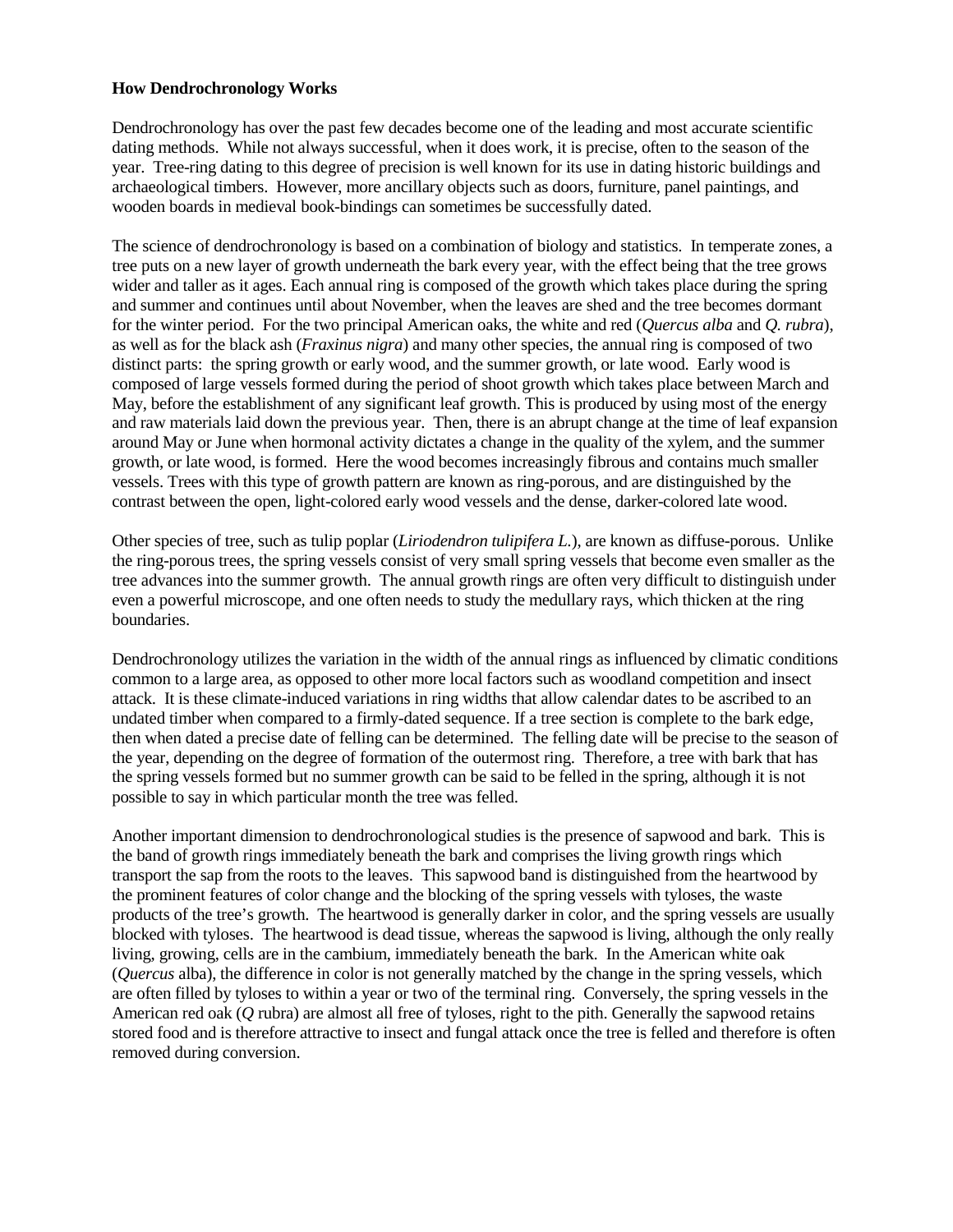

**Figure 1**. A cross-section of an oak timber with sapwood rings on the left-hand side (above). The boxes illustrate conversion methods resulting in **A)** a precise felling date and **B)** a *terminus post quem* or felled after date. Also pictured is a core showing complete sapwood (below).

### **Methodology: The Dating Process**

All samples were taken from what appeared to be primary first-use timbers. Timbers that looked most suitable for dendrochronological purposes—those with complete sapwood or reasonably long ring sequences—were selected. *In-situ* timbers were sampled through coring, using a 16 mm hollow auger.

The dry samples were sanded on a linisher, or bench-mounted belt sander, using 60 to 1200 grit abrasive paper, and were cleaned with compressed air to allow the ring boundaries to be clearly distinguished. They were then measured under a  $x10/x30$  microscope using a travelling stage electronically displaying displacement to a precision of 0.01mm. Thus each ring or year is represented by its measurement which is arranged as a series of ring-width indices within a data set, with the earliest ring being placed at the beginning of the series, and the latest or outermost ring concluding the data set.

As indicated above, the principle behind tree-ring dating is a simple one: the seasonal variations in climateinduced growth as reflected in the varying width of a series of measured annual rings is compared with other, previously dated ring sequences to allow precise dates to be ascribed to each ring. When an undated sample or site sequence is compared against a dated sequence, known as a reference chronology, an indication of how good the match is must be determined. Although it is almost impossible to define a visual match, computer comparisons can be accurately quantified. While it may not be the best statistical indicator, Student's (a pseudonym for W S Gosset) *t*-value has been widely used among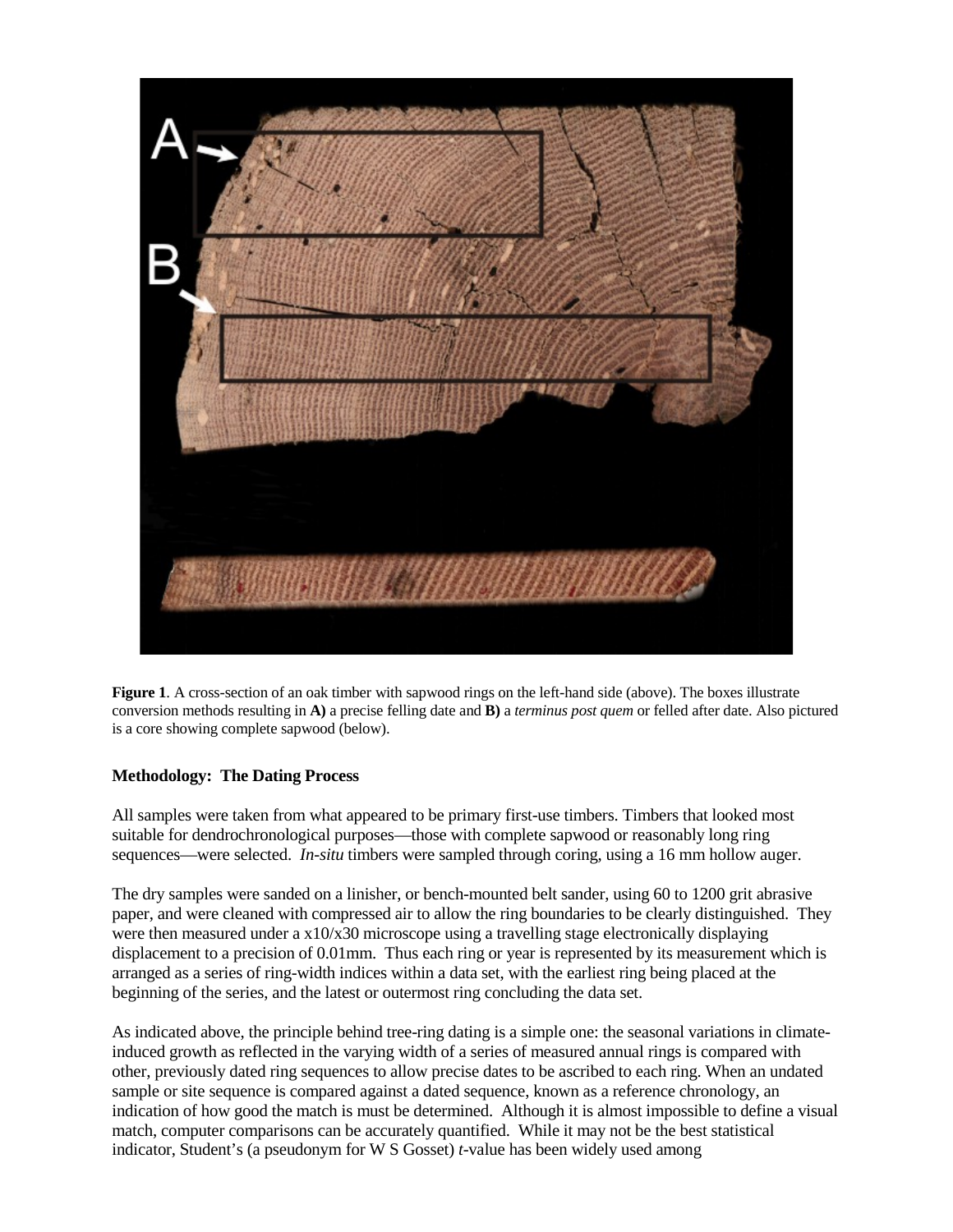dendrochronologists. The cross-correlation algorithms most commonly used and published are derived from Baillie and Pilcher's CROS program (Baillie and Pilcher 1973).

Generally, *t*-values over 3.5 should be considered significant, although in reality it is common to find demonstrably spurious *t*-values of 4 and 5 because more than one matching position is indicated. For this reason, dendrochronologists prefer to see some *t*-value ranges of 5, 6, or higher, and for these to be well replicated from different, independent chronologies with local and regional chronologies well represented. Users of dates also need to assess their validity critically. They should not have great faith in a date supported by a handful of *t*-values of 3s with one or two 4s, nor should they be entirely satisfied with a single high match of 5 or 6. Examples of spurious *t*-values in excess of 7 have been noted, so it is essential that matches with reference chronologies be well replicated, and that this is confirmed with visual matches between the two graphs. Matches with *t*-values of 10 or more between individual sequences usually signify having originated from the same parent tree.

In reality, the probability of a particular date being valid is itself a statistical measure depending on the *t*values. Consideration must also be given to the length of the sequence being dated as well as those of the reference chronologies. A sample with 30 or 40 years growth is likely to match with high *t*-values at varying positions, whereas a sample with 100 consecutive rings is much more likely to match significantly at only one unique position. Samples with ring counts as low as 50 may occasionally be dated, but only if the matches are very strong, clear, and well replicated, with no other significant matching positions. This is essential for intra-site matching when dealing with such short sequences. Consideration should also be given to evaluating the reference chronology against which the samples have been matched: those with well-replicated components that are geographically near to the sampling site are given more weight than an individual site or sample from far away.

It is general practice to cross-match samples from within the same phase to each other first, combining them into a site master, before comparing with the reference chronologies. This has the advantage of averaging out the "noise" of individual trees and is much more likely to obtain higher *t*-values and stronger visual matches. After measurement, the ring-width series for each sample is plotted as a graph of width against year on log-linear graph paper. The graphs of each of the samples in the phase under study are then compared visually at the positions indicated by the computer matching and, if found satisfactory and consistent, are averaged to form a mean curve for the site or phase. This mean curve and any unmatched individual sequences are compared against dated reference chronologies to obtain an absolute calendar date for each sequence. Sometimes, especially in urban situations, timbers may have come from different sources and fail to match each other, thus making the compilation of a site master difficult. In this situation samples must then be compared individually with the reference chronologies.

Therefore, when cross-matching samples with each other, or against reference chronologies, a combination of both visual matching and a process of qualified statistical comparison by computer is used. For this study, the ring-width series were compared on an IBM compatible computer for statistical cross-matching using a variant of the Belfast CROS program (Baillie and Pilcher 1973).

#### **Ascribing and Interpreting Felling Dates**

Once a tree-ring sequence has been firmly dated in time, a felling date, or date range, is ascribed where possible. For samples that have sapwood complete to the underside of, or including, bark, this process is relatively straight forward. Depending on the completeness of the final ring, i.e. if it has only the early wood formed, or the latewood, a *precise felling date and season* can be given. Where the sapwood is partially missing, or if only a heartwood/sapwood transition boundary survives, then the question of when the tree was felled becomes considerably more complicated. In the European oaks, sapwood tends to be of a relatively constant width and/or number of rings, and it is possible to estimate the approximate number of sapwood rings that are missing from any given timber.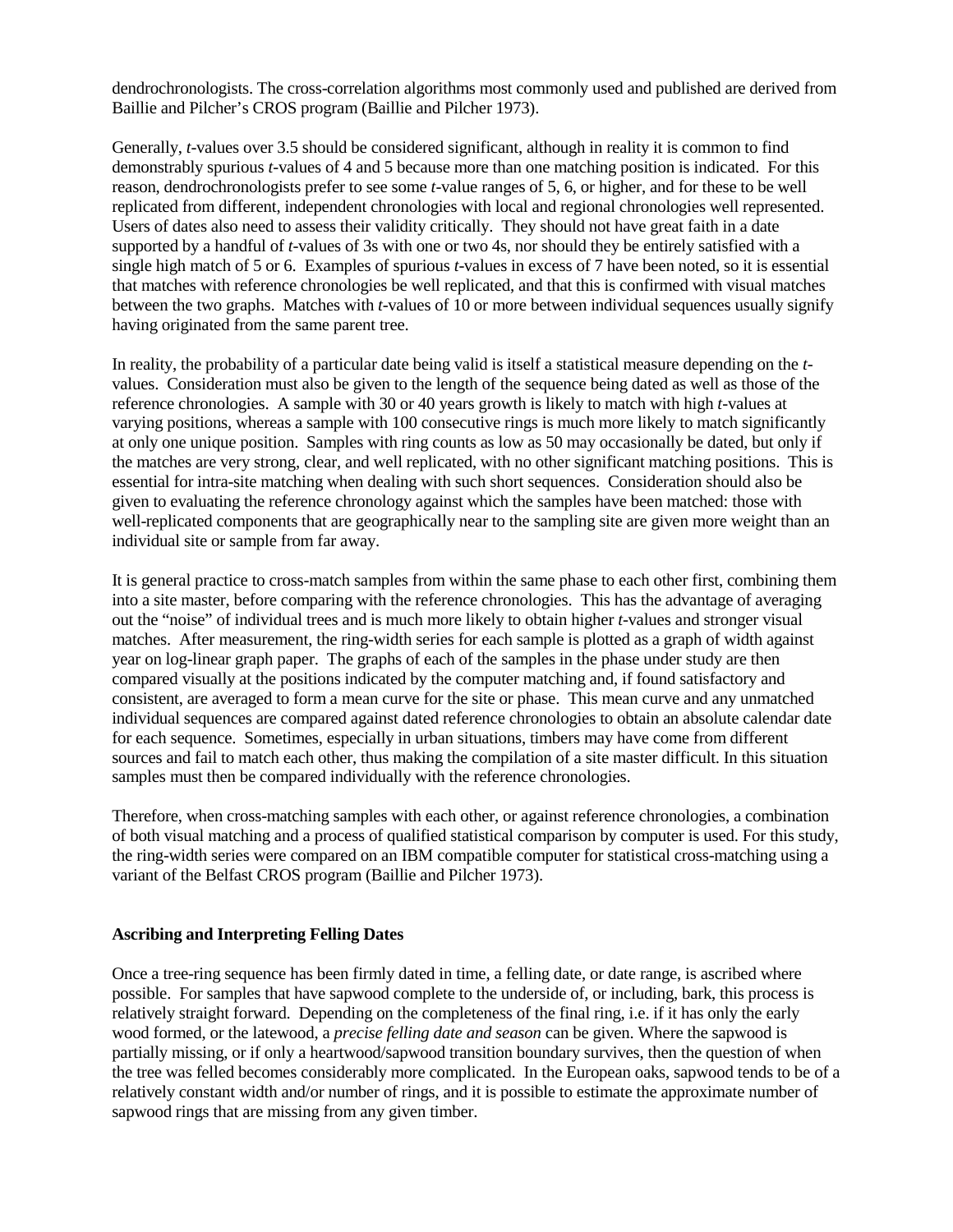Unfortunately, it has not been possible to apply an accurate sapwood estimate to either the white or red oaks at this time. Primarily, it would appear that there is a complete absence of literature on sapwood estimates for oak anywhere in the country (Grissino-Mayer, *pers comm*). The matter is further complicated in that the sapwood in white oak (*Quercus alba*) occurs in two bands, with only the outer ring or two being free of tyloses in the spring vessels (Gerry 1914; Kato and Kishima 1965). Out of some 50 or so samples, only a handful had more than 3 rings of sapwood without tyloses. The actual sapwood band is differentiated sometimes by a lighter color, although this is often indiscernible (Desch 1948). In archaeological timbers, the lighter colored sapwood does not collapse as it does in the European oak (*Q rober*), but only the last ring or two without tyloses shrink tangentially. In these circumstances the only way of being able to identify the heartwood/sapwood boundary is by recording how far into the timber wood boring beetle larvae penetrate, as the heartwood is not usually susceptible to attack unless the timber is in poor or damp conditions. Despite all of these drawbacks, some effort has been made in recording sapwood ring counts on white oak, although the effort is acknowledged to be somewhat subjective.

As for red oaks (*Quercus rubra*) it will probably not be possible to determine a sapwood estimate as these are what are known as "sapwood trees" (Chattaway 1952). Whereas the white oak suffers from an excess of tyloses, these are virtually non-existent in the red oak, even to the pith. Furthermore, there is no obvious color change throughout the section of the tree, and wood-boring insects will often penetrate right through to the center of the timber. Therefore, in sampling red oaks, it is vital to retain the final ring beneath the bark, or to make a careful note of the approximate number of rings lost in sampling, if any meaningful interpretation of felling dates is to be made. Similarly, no study has been made in estimating the number of sapwood rings in tulip-poplar, black ash, or any of the pines.

Therefore, if the bark edge does not survive on any of the timbers sampled, only a *terminus post quem* or *felled after* date can be given. The earliest possible felling date would be the year after the last measured ring date, adjusted for any unmeasured rings or rings lost during the process of coring.

Some caution must be used in interpreting solitary precise felling dates. Many instances have been noted where timbers used in the same structural phase have been felled one, two, or more years apart. Whenever possible, a group of precise felling dates should be used as a more reliable indication of the construction period. It must be emphasized that dendrochronology can only date when a tree has been felled, not when the timber was used to construct the structure under study. However, it is common practice to build timberframed structures with green or unseasoned timber and therefore construction usually took place within twelve to eighteen months of felling (Miles 1997).

### **Details of Dendrochronological Analysis**

The results of the dendrochronological analysis for the buildings under study are presented in a number of detailed tables. The most useful of these is the summary **Table 1**. This gives most of the salient results of the dendrochronological process, and includes details for each sample, such as its species, location, and felling date, if successfully tree-ring dated. This last column is of particular interest to the end user, as it gives the actual year and season when the tree was felled, if bark or bark edge is present. If bark edge is not present, it gives a *terminus post quem* or date after which the timber was felled. Often these *terminus post quem* dates begin far earlier than any associated precise felling dates. This is simply because far more rings have been lost in the initial conversion of the timber. If the sapwood was complete on the timber but some was lost during coring, an estimated date range can sometimes be given.

It will also be noticed that often the precise felling dates will vary within several years of each other. Unless there is supporting archaeological evidence suggesting different phases, all this would indicate is either stockpiling of timber, or of trees that had been felled or died at varying times but were not cut up until the commencement of the particular building operations in question. When presented with varying precise felling dates, one should always take the latest date for the structure under study, and it is likely that construction will have been completed for ordinary vernacular buildings within twelve or eighteen months from this latest felling date (Miles 1997).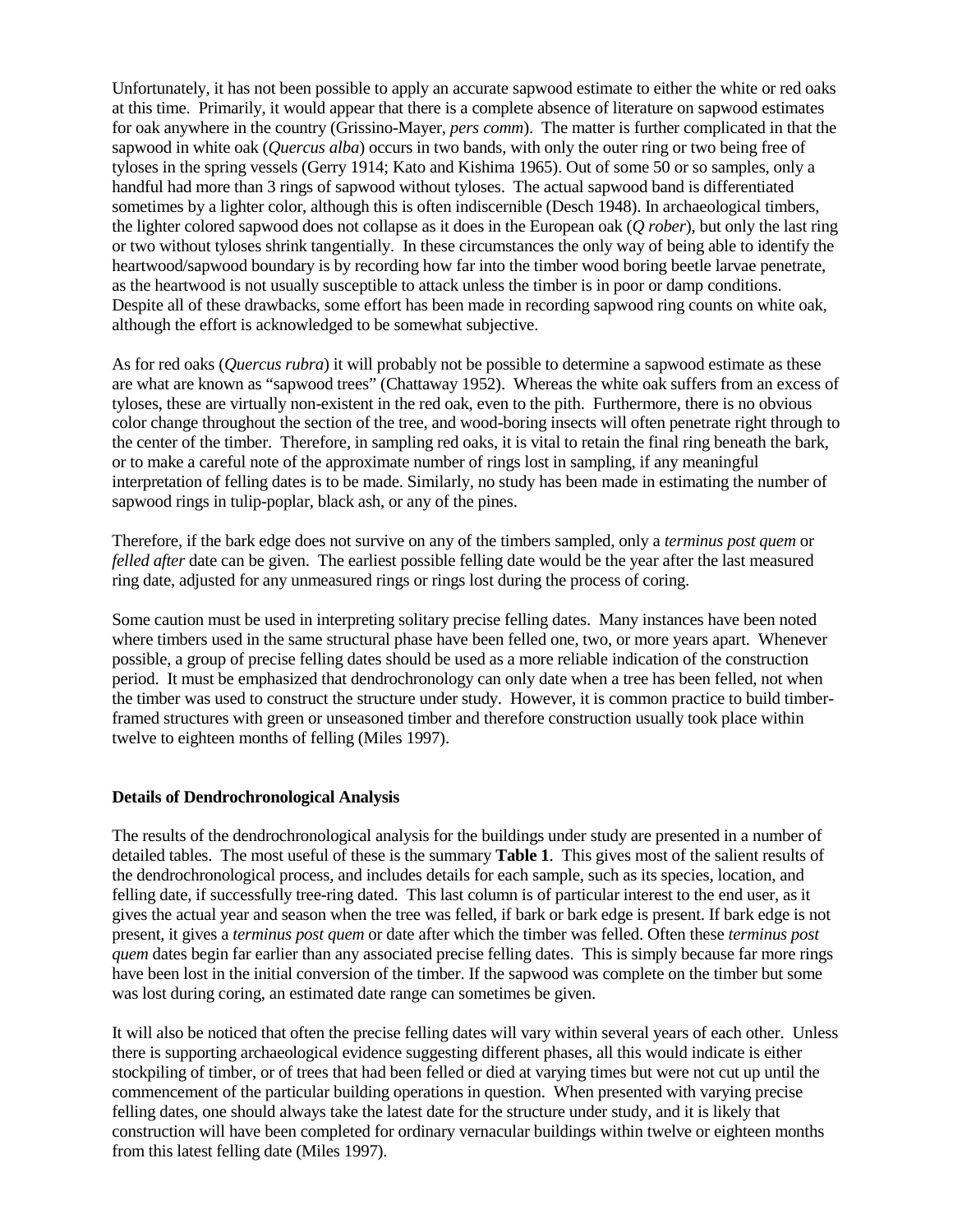**Table 2** gives an indication of the statistical reliability of the match between one sequence and another. This shows the *t*-value over the number of years overlap for each combination of samples in a matrix table. It should be born in mind that *t*-values with less than 80 rings overlap may not truly reflect the same degree of matching and that spurious matches may produce similar values.

First, multiple radii have been cross-matched with each other and combined to form same-timber means. These are then compared with other samples from the site and any which are found to have originated from the same parent tree are again similarly combined. Finally, all samples, including all same timber and same tree means, are combined to form one or more site masters. Again, the cross-matching is shown as a matrix table of *t*-values over the number of years overlaps. Reference should always be made to **Table 1** to clearly identify which components have been combined.

**Table 3** shows the degree of cross-matching between the site master(s) and a selection of reference chronologies. This shows the state or region from which the reference chronology originated, the common chronology name, the publication reference, and the years covered by the reference chronology. The number of overlapping years between the reference chronology and the site master is also shown together with the resulting *t*-value. It should be noted that well replicated regional reference chronologies, which are shown in **bold**, will often produce better matches than individual site masters or indeed individual sample sequences.

**Figures** include a bar diagram that shows the chronological relationship between two or more dated samples from a phase of building and any plans showing sample locations, if available.

**Publication** of all dated sites for English buildings occurs annually in *Vernacular Architecture*, but regrettably there is at the present time no vehicle available for the publication of dated American buildings. However, a similar entry is shown on the summary page of the report, which could be used in any future publication of American dates. This does not give as much technical data for the samples dated, but does give the *t*-value matches against the relevant chronologies, provides a short descriptive paragraph for each building or phase dated, and gives a useful short summary of samples dated. These summaries are also listed on the web-site maintained by the Laboratory, which can be accessed at www.dendrochronology.com. The Oxford Tree-Ring Laboratory retains copyright of this report, but the commissioner of the report has the right to use the report for his or her own use so long as the authorship is quoted. Primary data and the resulting site master(s) used in the analysis are available from the Laboratory on request by the commissioner and bona fide researchers. The samples form part of the Laboratory archives, unless an alternative archive, such as the Colonial Williamsburg Foundation in association with the Oxford Tree-Ring Laboratory, has been specified in advance.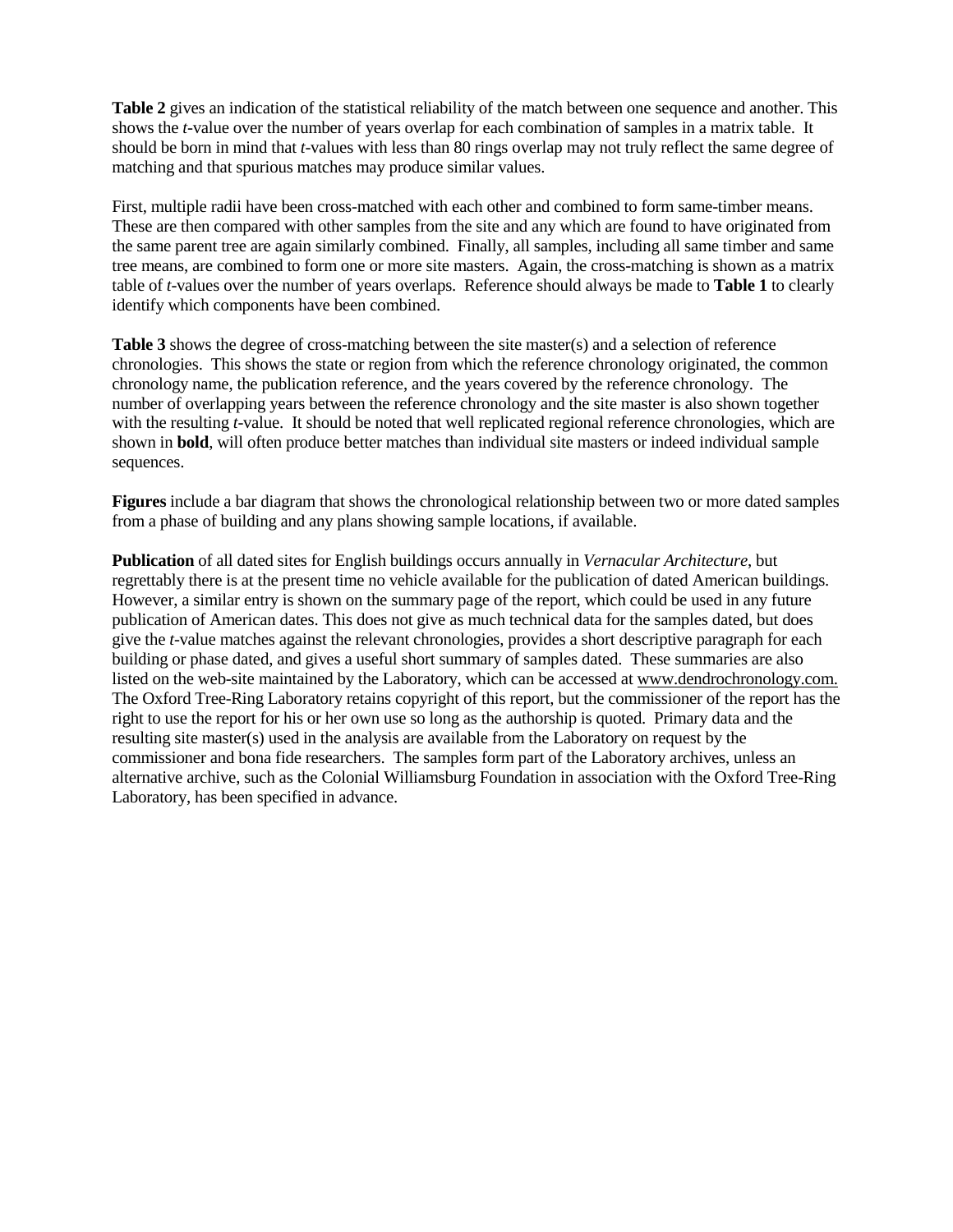## **Sampling**

A dendrochronological study of the Edward Dromgoole House was undertaken in an attempt to date the primary construction phase of the building. Ten timbers in total were sampled: eight from the 1st floor ceiling joists, one from a  $2<sup>nd</sup>$  floor ceiling joist and one from a rafter. All of the timbers sampled from the building were yellow pine.

Each sample was given the code **dgva** (for Dromgoole House, Virginia) and numbered 1 to 10 (table 1). The position of each sample was noted at the time of sampling (figure 2).

#### **Summary of Dating**

Bark edge survived on eight of the ten timbers deemed suitable for analysis. The outer wood on some of the timbers was extremely friable and therefore difficult to keep intact during coring. As a result, multiple samples were taken from two of these timbers in order to maximise the chances of retaining a complete core. The multiple samples were combined to form the two new individual sample sequences **dgva1**, and **dgva6**, which were used in all subsequent analysis (table 2a).

Nine of the timbers (**dgva1**, **dgva2**, **dgva3**, **dgva4**, **dgva5**, **dgva6**, **dgva7**, **dgva8**, and **dgva10**) were found to match each other, allowing them to be combined into the 150-year site master **DGVAx1** (table 2b).

The site master and the remaining unmatched samples were compared with more than nine hundred master chronologies from the East Coast of the United States. **DGVAx1** was found to date spanning the years 1649 to 1798 (table 3).

### **Interpretation**

The tree-ring analysis has resulted in the successful dating of the Edward Dromgoole House (figure 3). The nine timbers that formed the dated site master **DGVAx1** were all where from the primary phase of the building. Seven of the nine timbers retained complete sapwood, which provided felling dates of the summer of 1796, the summer of 1797, the winter of 1797/8 and the winter 1798/9, suggesting that the building was constructed in the winter 1798/9 or shortly thereafter.

#### **Acknowledgements**

Thanks are given to Tom King of Historic House Preservation and to Michael (Big Mike) Woolfolk, for their help on site and to Harvey and Sarah Moseley for providing accommodation for the project. Thanks are also due to Christine Nell Heikkenen, who has donated the Heikkenen Archives in loving memory of her father, Dr. Herman J. Heikkenen.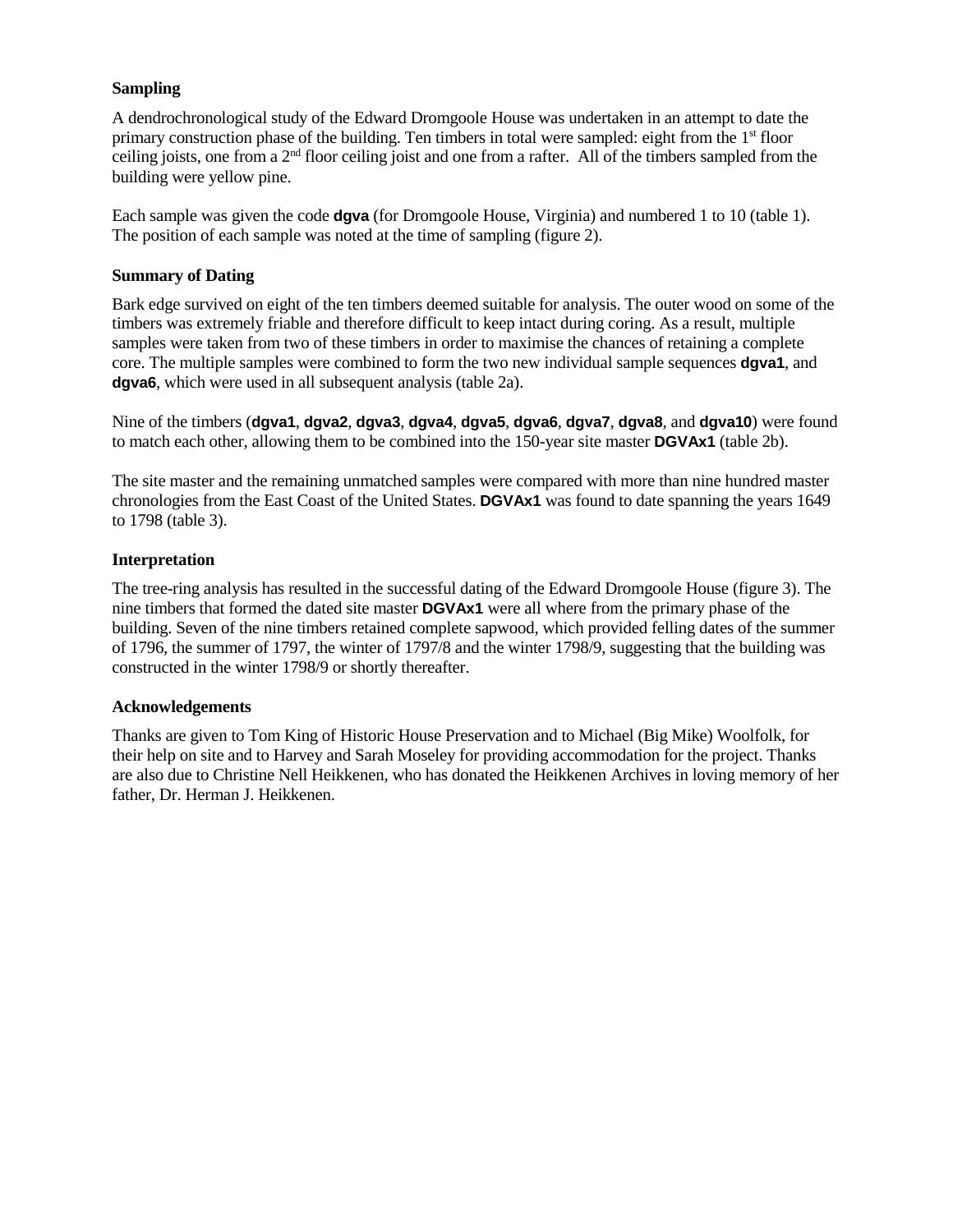#### **References**

Baillie, M G L and Pilcher, J R 1973 A Simple Cross-Dating Program for Tree-Ring Research, *Tree-Ring Bulletin* **33**: 7-14

Chattaway, M M 1949 The Development of Tyloses and Secretion of Gum in Heartwood Formation, *Australian Journal of Scientific Research, Series B, Biological Sciences* **2**: 227-240

Desch, H E 1948 The Cedars, *Wood* **13 (2)**: 40-3

Fritts, H C 1976 *Tree Rings and Climate*, London, Academic Press

Gerry, E 1914 Tyloses: Their Occurrence and Practical Significance in Some American Wood, *Journal of Agricultural Research* **1**: 335-469

Kato, H and Kishima, T 1965 Some Morphological Observations of Tyloses, *Wood Research* **36**: 55-60

Miles, D H 1997 The Interpretation, Presentation, and Use of Tree-Ring Dates, *Vernacular Architecture* **28**: 40-56

Miles, D W H and Worthington, M J, 2008 "The Tree-Ring Dating of St. John's Church, Richmond, Virginia," unpublished laboratory archive report 2008/**36**

Worthington, M J and Seiter, J I 2014 "The Tree-Ring Dating of the Spring Hill, Virginia," unpublished laboratory archive report 2014/**15**

Worthington, M J and Seiter, J I 2016 "The Tree-Ring Dating of Lower Brandon Plantation, Prince George County, Virginia," unpublished laboratory archive report 2016/**03**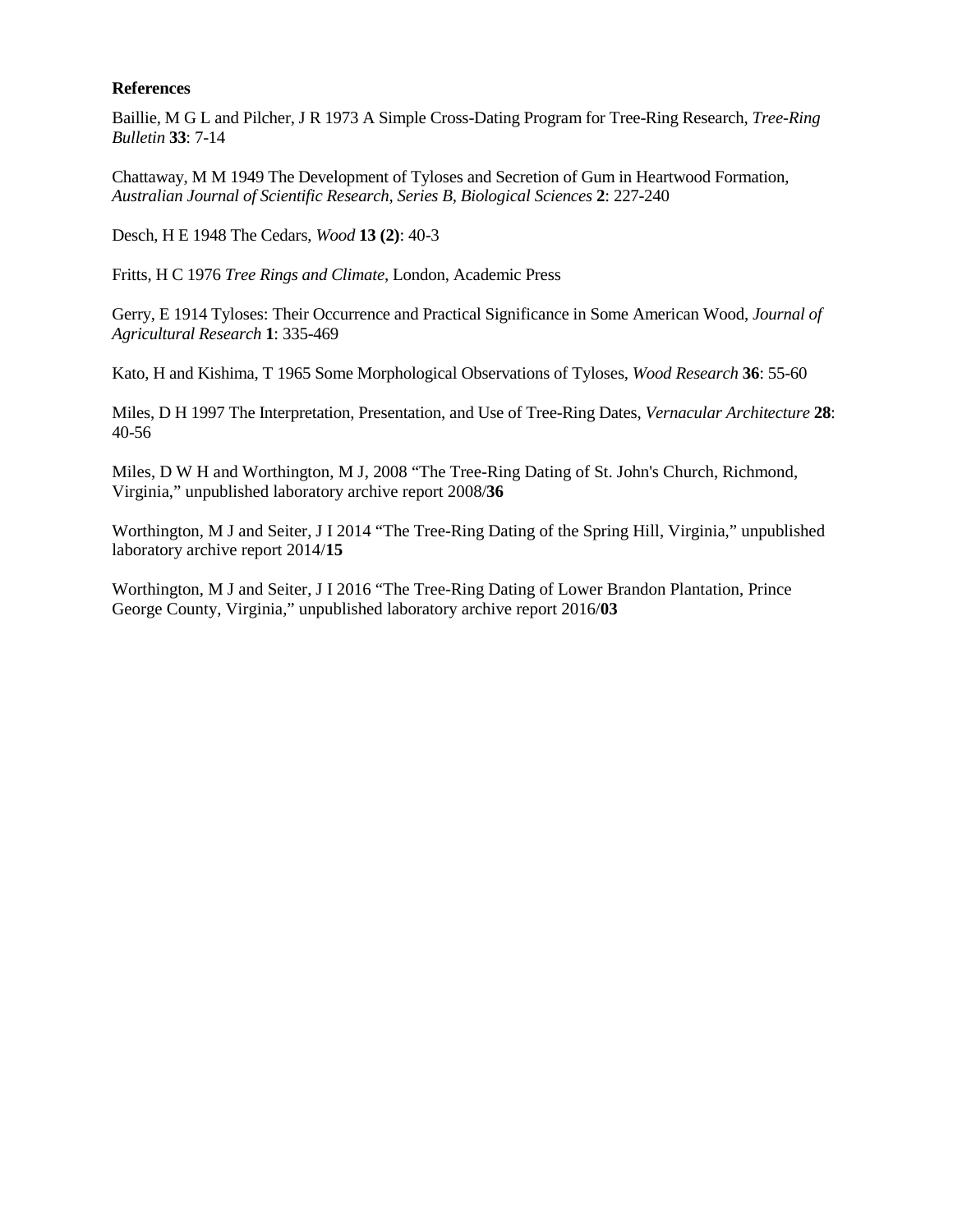#### **Table 1:** Summary of tree-ring dating

## **EDWARD DROMGOOLE HOUSE, BRUNSWICK Co, VIRGINIA**

| <b>Sample</b>            |              | <b>Species</b> | <b>Timber and position</b>                                         | Dates AD  | <b>Last Ring</b> | No of | <b>Mean</b> | <b>Std</b> | Mean  | <b>Felling seasons and</b> |
|--------------------------|--------------|----------------|--------------------------------------------------------------------|-----------|------------------|-------|-------------|------------|-------|----------------------------|
| number & type            |              |                |                                                                    | spanning  |                  | rings | width       | devn       | sens  | dates/date ranges          |
|                          |              |                |                                                                    |           |                  |       | mm          | mm         | mm    |                            |
| * dgva1a                 | $\mathbf{c}$ | <b>PISP</b>    | Doorpost south side south partition wall $1st$ f11655-1724         |           | $h/w$ only       | 70    | 2.19        | 1.11       | 0.264 |                            |
| * dgva1b                 | $\mathbf{c}$ | <b>PISP</b>    | ditto                                                              | 1663-1723 | $h/w$ only       | 61    | 1.99        | 1.00       | 0.254 |                            |
| * dgva1                  | $\mathbf{C}$ | <b>PISP</b>    | Mean of <b>dgva1a</b> + <b>dgva2b</b>                              | 1655-1724 | $h/w$ only       | 70    | 2.19        | 1.13       | 0.256 |                            |
| * dgva2                  | $\mathbf{c}$ | <b>PISP</b>    | Door post west side north wall SE room 1 <sup>st</sup> f11649-1796 |           | $h/w$ only       | 148   | 1.42        | 0.74       | 0.307 |                            |
| $*$ dgva3                | $\mathbf{C}$ | <b>PISP</b>    | Brace south wall $2nd$ from west $1st$ floor                       | 1662-1797 | C                | 136   | 1.22        | 0.75       | 0.247 | Winter 1797/8              |
| * dgva4                  | $\mathbf{C}$ | <b>PISP</b>    | Ceiling joist $1st$ from west south side $1st$ floor 1726-1797     |           | C                | 72    | 2.53        | 1.22       | 0.267 | Winter 1797/8              |
| $*$ dgva5a1 $\,$ c       |              | <b>PISP</b>    | Ceiling joist $2nd$ from west south side $1st$ floor1719-1759      |           | $h/w$ only       | 41    | 2.57        | 1.13       | 0.249 |                            |
| $*$ dgva5a2 $\,c$        |              | <b>PISP</b>    | ditto                                                              | 1760-1798 |                  | 39    | 1.38        | 0.81       | 0.334 | Winter 1798/9              |
| * dgva6a                 | $\mathbf{c}$ | <b>PISP</b>    | Joist 4th from west south side 1 <sup>st</sup> floor               | 1739-1797 | C                | 47    | 1.88        | 0.75       | 0.350 |                            |
| * dgva6b                 | $\mathbf{C}$ | <b>PISP</b>    | ditto                                                              | 1739-1795 | $h/w$ only       | 57    | 1.87        | 0.67       | 0.296 |                            |
| * dgva6                  | $\mathbf{C}$ | <b>PISP</b>    | Mean of <b>dqva6a</b> + <b>dqva6b</b>                              | 1739-1797 | С                | 59    | 1.88        | 0.66       | 0.310 | Winter 1797/8              |
| * dgva7                  | $\mathbf{c}$ | <b>PISP</b>    | Ceiling joist $5th$ from east south side $1st$ floor 1723-1796     |           | $\frac{1}{2}C$   | 74    | 2.16        | 1.17       | 0.237 | Summer 1797                |
| * dgva8                  | $\mathbf{c}$ | <b>PISP</b>    | Ceiling joist $3rd$ from east south side $1st$ floor 1660-1795     |           | $\frac{1}{2}C$   | 136   | 1.10        | 0.57       | 0.292 | Summer 1796                |
| * dgva9                  | $\mathbf{c}$ | <b>PISP</b>    | Ceiling joist $8th$ from west south side $2nd$ floor               |           | C                | 133   | 1.04        | 0.47       | 0.300 |                            |
| $*$ dgva10a $\,$ c       |              | <b>PISP</b>    | Rafter 8 <sup>th</sup> from west north side                        |           | $h/w$ only       | 38    | 1.03        | 0.39       | 0.280 |                            |
| $*$ dgva10b $\,$ c       |              | <b>PISP</b>    | ditto                                                              | 1745-1797 | С                | 53    | 0.96        | 0.43       | 0.310 | Winter 1797/8              |
| $* =$ DGVAx1 Site Master |              |                |                                                                    | 1649-1798 |                  | 150   | 1.76        | 0.74       | 0.234 |                            |

Key: \*,  $\dagger$ , § = sample included in site-master; c = core; mc = micro-core; s = slice/section; g = graticule; p = photograph; ¼C, ½C, C = bark edge present, partial or complete ring: ¼C = spring (last partial ring not measured), ½C = summer/autumn (last partial ring not measured), or C = winter felling (ring measured); h/w only = heartwood only; nm = number of unmeasured rings; std devn = standard deviation; mean sens = mean sensitivity; QUAL = *Quercus alba* (white oak); LITU = *Liriodendron tulipifera L.* (tulip poplar); PISP = *Pinus L.* (Southern yellow pine); QUPR = *Quercus prinus* (chestnut oak)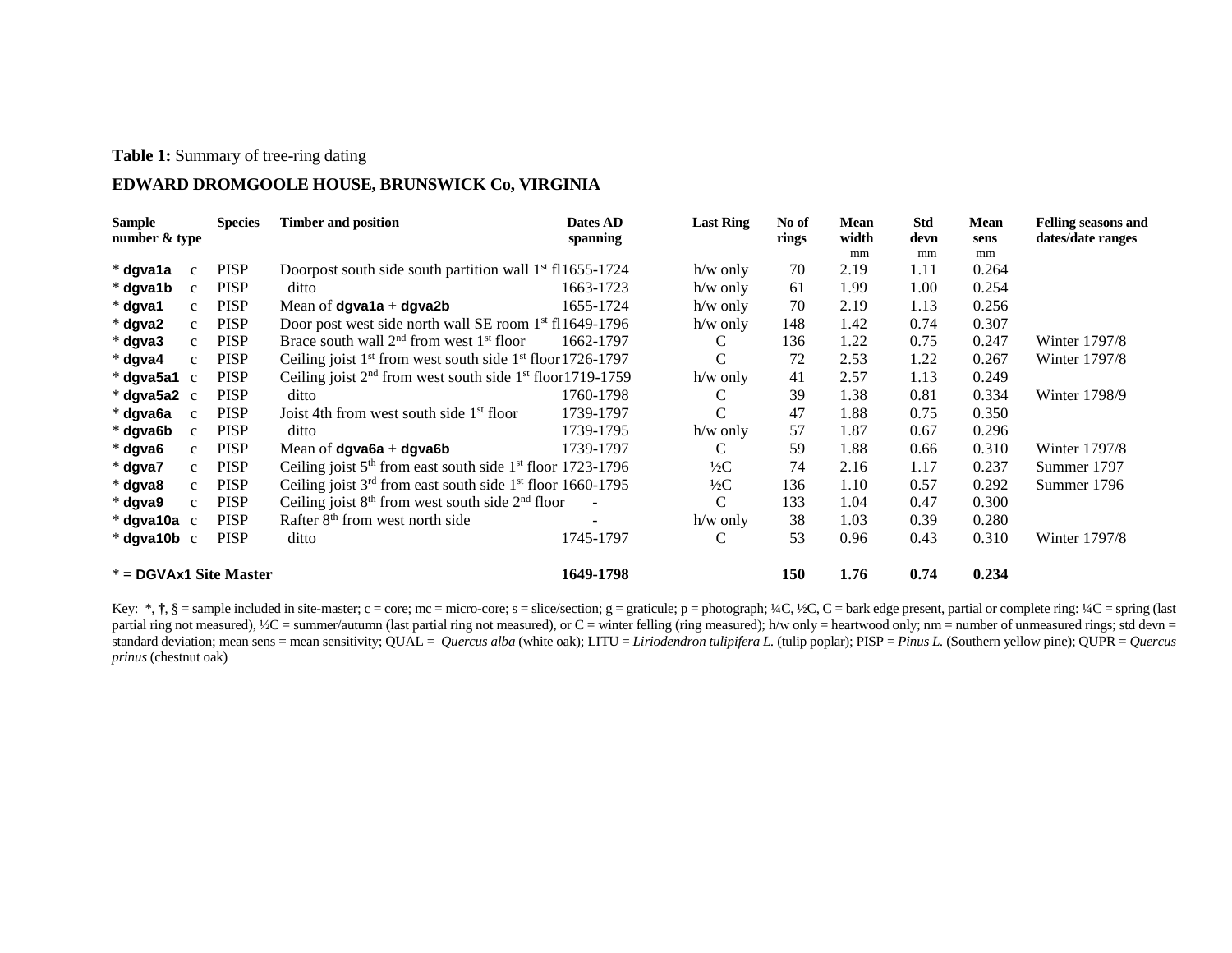#### **Explanation of terms used in Table 1**

The summary table gives most of the salient results of the dendrochronological process. For ease in quickly referring to various types of information, these have all been presented in Table 1. The information includes the following categories:

*Sample number*: Generally, each site is given a two or three letter identifying prefix code, after which each timber is given an individual number. If a timber is sampled twice, or if two timbers were noted at time of sampling as having clearly originated from the same tree, then they are given suffixes '**a**', '**b**', etc. Where a core sample has broken, with no clear overlap between segments, these are differentiated by a further suffix '**1**', '**2**', etc.

*Type* shows whether the sample was from a core 'c', or a section or slice from a timber's'. Sometimes photographs are used 'p', or timbers measured *in situ* with a graticule 'g'.

*Species* gives the four-letter species code used by the International Tree-Ring Data Bank, at NOAA. These are identified in the key at the bottom of the table.

**Timber and position** column details each timber sampled along with a location reference. This will usually refer to a bay or truss number, or relate to compass points or to a reference drawing.

**Dates AD spanning** gives the first and last measured ring dates of the sequence (if dated),

*H/S bdry* is the date of the heartwood/sapwood transition or boundary (if identifiable).

*Sapwood complement* gives the number of sapwood rings, if identifiable. The tree starts growing in the spring during which time the earlywood is produced, also known also as spring growth. This consists of between one and three decreasing spring vessels and is noted as *Spring* felling and is indicated by a ¼ C after the number of sapwood ring count. Sometimes this can be more accurately pin-pointed to very early spring when just a few spring vessels are visible. After the spring growing season, the latewood or summer growth commences, and is differentiated from the proceeding spring growth by the dense band of tissue. This summer growth continues until just before the leaves drop, in about October. Trees felled during this period are noted as *summer* felled (½ C), but it is difficult to be too precise, as the width of the latewood can be variable, and it can be difficult to distinguish whether a tree stopped growing in autumn or *winter*. When the summer

growth band is clearly complete, then the tree would have been felled during the dormant winter period, as shown by a single C. Sometimes a sample will clearly have complete sapwood, but due either to slight abrasion at the point of coring, or extremely narrow growth rings, it is impossible to determine the season of felling.

*Number of rings*: The total number of measured rings included in the samples analysed.

*Mean ring width*: This, simply put, is the sum total of all the individual ring widths, divided by the number of rings, giving an average ring width for the series.

*Mean sensitivity*: A statistic measuring the mean percentage, or relative, change from each measured yearly ring value to the next; that is, the average relative difference from one ring width to the next, calculated by dividing the absolute value of the differences between each pair of measurements by the average of the paired measurements, then averaging the quotients for all pairs in the tree-ring series (Fritts 1976). Sensitivity is a dendrochronological term referring to the presence of ring-width variability in the radial direction within a tree which indicates the growth response of a particular tree is "sensitive" to variations in climate, as opposed to complacency.

*Standard deviation*: The mean scatter of a population of numbers from the population mean. The square root of the variance, which is itself the square of the mean scatter of a statistical population of numbers from the population mean. (Fritts 1976).

*Felling seasons and dates/date ranges* is probably the most important column of the summary table. Here the actual felling dates and seasons are given for each dated sample (if complete sapwood is present). Sometimes it will be noticed that often the precise felling dates will vary within several years of each other. Unless there is supporting archaeological evidence suggesting different phases, all this would indicate is either stockpiling of timber, or of trees which have been felled or died at varying times but not cut up until the commencement of the particular building operations in question. When presented with varying precise felling dates, one should always take the *latest* date for the structure under study, and it is likely that construction will have been completed for ordinary vernacular buildings within twelve or eighteen months from this latest felling date (Miles 1997).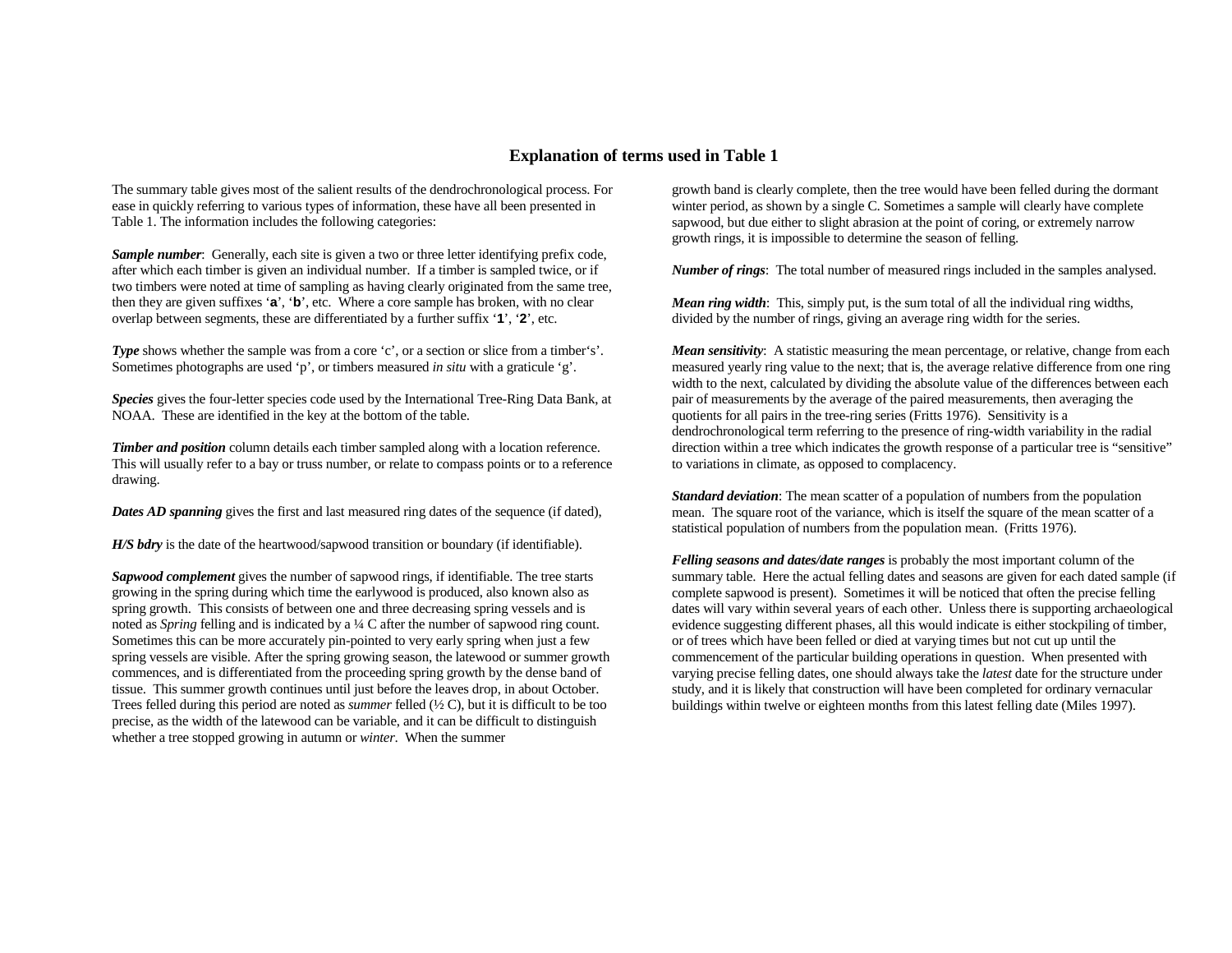## **Table 2a:** Matrix of *t*-values and overlaps for the individual samples

|                                    | Components of timber mean dgva1 | Components of timber mean dgva6    |                     |  |  |
|------------------------------------|---------------------------------|------------------------------------|---------------------|--|--|
| Sample:<br>Last ring<br>$date$ AD: | dgva1b<br>1663-1723             | Sample:<br>Last ring<br>$date$ AD: | dgva6b<br>1739-1795 |  |  |
| dgva1a<br>1655-1724                | 12.28<br>61                     | dgva6a<br>1739-1797                | 15.08<br>45         |  |  |

# **Table 2b:** Matrix of *t*-values and overlaps for the site master

Components of site master **DGVAx1** 

| Sample:<br>Date Range: | dgva10b<br>1745-1797 | dgva2<br>1649-1796 | dgva3<br>1662-1797 | dgva4<br>1726-1797 | dgva5a1<br>1719-1759 | dgva5a2<br>1760-1798 | dgva6<br>1739-1796 | dgva7<br>1723-1796 | dgva8<br>1660-1795 |
|------------------------|----------------------|--------------------|--------------------|--------------------|----------------------|----------------------|--------------------|--------------------|--------------------|
| dgva1<br>1655-1724     | no test              | 5.84<br>70         | 12.95<br>63        | no test            | no test              | no test              | no test            | no test            | 4.19<br>65         |
|                        | dgva10b              | 5.96<br>135        | $\frac{3.83}{53}$  | $\frac{3.98}{53}$  | $\frac{4.04}{15}$    | $\frac{3.61}{38}$    | $\frac{6.34}{53}$  | $\frac{3.88}{52}$  | $\frac{5.67}{51}$  |
|                        |                      | dgva2              | 6.96<br>135        | $\frac{4.97}{71}$  | 5.82<br>41           | $\frac{2.83}{37}$    | $\frac{5.70}{58}$  | $\frac{6.36}{74}$  | 6.61<br>136        |
|                        |                      |                    | dgva3              | 3.81<br>72         | 4.03<br>41           | <u>1.46</u><br>38    | $\frac{3.20}{59}$  | $\frac{3.37}{74}$  | 5.59<br>134        |
|                        |                      |                    |                    | dgva4              | $\frac{6.93}{34}$    | $\frac{4.03}{38}$    | $\frac{4.77}{59}$  | $\frac{9.58}{71}$  | $\frac{4.23}{70}$  |
|                        |                      |                    |                    |                    | dgva5a1              | No Test              | $\frac{4.45}{21}$  | $\frac{9.20}{37}$  | $\frac{5.57}{41}$  |
|                        |                      |                    |                    |                    |                      | dgva5a2              | 3.12<br>38         | $\frac{6.20}{37}$  | 2.51<br>36         |
|                        |                      |                    |                    |                    |                      |                      | dgva6              | $\frac{5.62}{58}$  | $\frac{6.06}{57}$  |
|                        |                      |                    |                    |                    |                      |                      |                    | dgva7              | $\frac{5.63}{73}$  |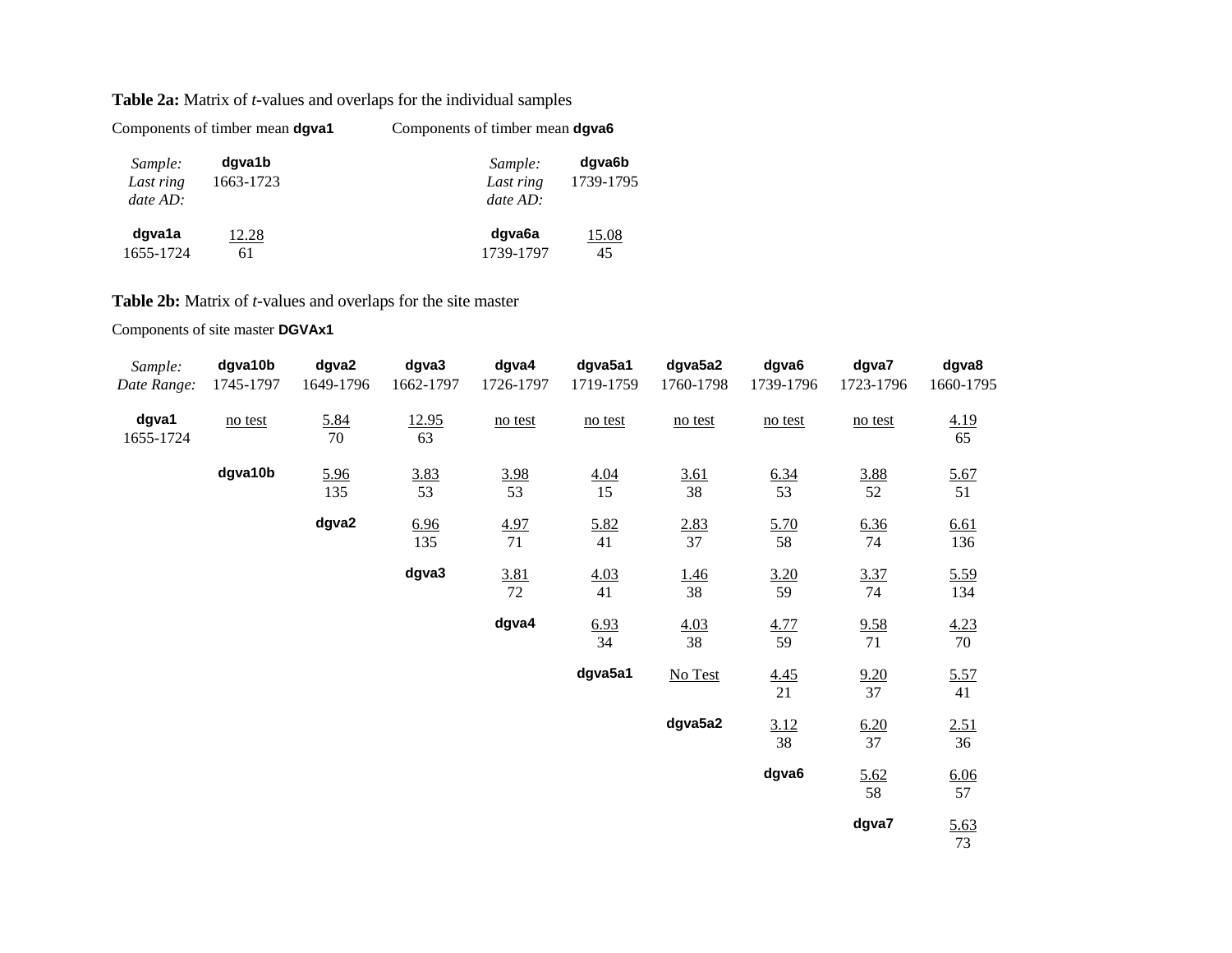**Table 3:** Dating of site master **DGVAx1** (1649-1798) against reference chronologies

|    | State or region: | Chronology name:                | Short publication reference:   | File name:      | Spanning: | Overlap. | t-value: |
|----|------------------|---------------------------------|--------------------------------|-----------------|-----------|----------|----------|
|    | Virginia & North | <b>Area Master Chronology</b>   | Worthington 2018               | <b>VANC2018</b> | 932-1988  | 150      | 12.52    |
|    | Carolina         |                                 |                                |                 |           |          |          |
| #¥ | Virginia         | Modern Tree Chronology          | Heikkenen Archive              | rgo2            | 1592-1988 | 150      | 10.06    |
|    | Virginia &       | <b>Area Master Chronology</b>   | Heikkenen Archive              | CPZ7x           | 1592-1852 | 150      | 9.95     |
|    | Maryland         |                                 |                                |                 |           |          |          |
| ¥  | Virginia         | St. John's Church, Richmond     | Miles and Worthington          | <b>SJC</b>      | 1556-1849 | 150      | 9.63     |
|    |                  |                                 | 2008/36                        |                 |           |          |          |
| #Y | North Carolina   | Cupola House, Edenton           | Heikkenen Unpublished          | ches3           | 1632-1757 | 109      | 8.71     |
|    |                  |                                 |                                |                 |           |          |          |
| #¥ | Virginia         | James Geddy House, Williamsburg | Heikkenen Archive              | jgc4            | 1643-1762 | 114      | 8.50     |
| ¥  | Virginia         | <b>Brandon Plantation</b>       | Worthington and Seiter         | BPVAx1          | 1636-1773 | 125      | 8.43     |
|    |                  |                                 | 2014/10                        |                 |           |          |          |
| ¥  | Virginia         | Spring Hill                     | Worthington $&$ Seiter 2014/15 | SHLVAx1         | 1615-1766 | 118      | 8.26     |

Chronologies in **bold** denote regional masters

¥ = Component of **VANC2018**

# = Possible component of **CPZ7x**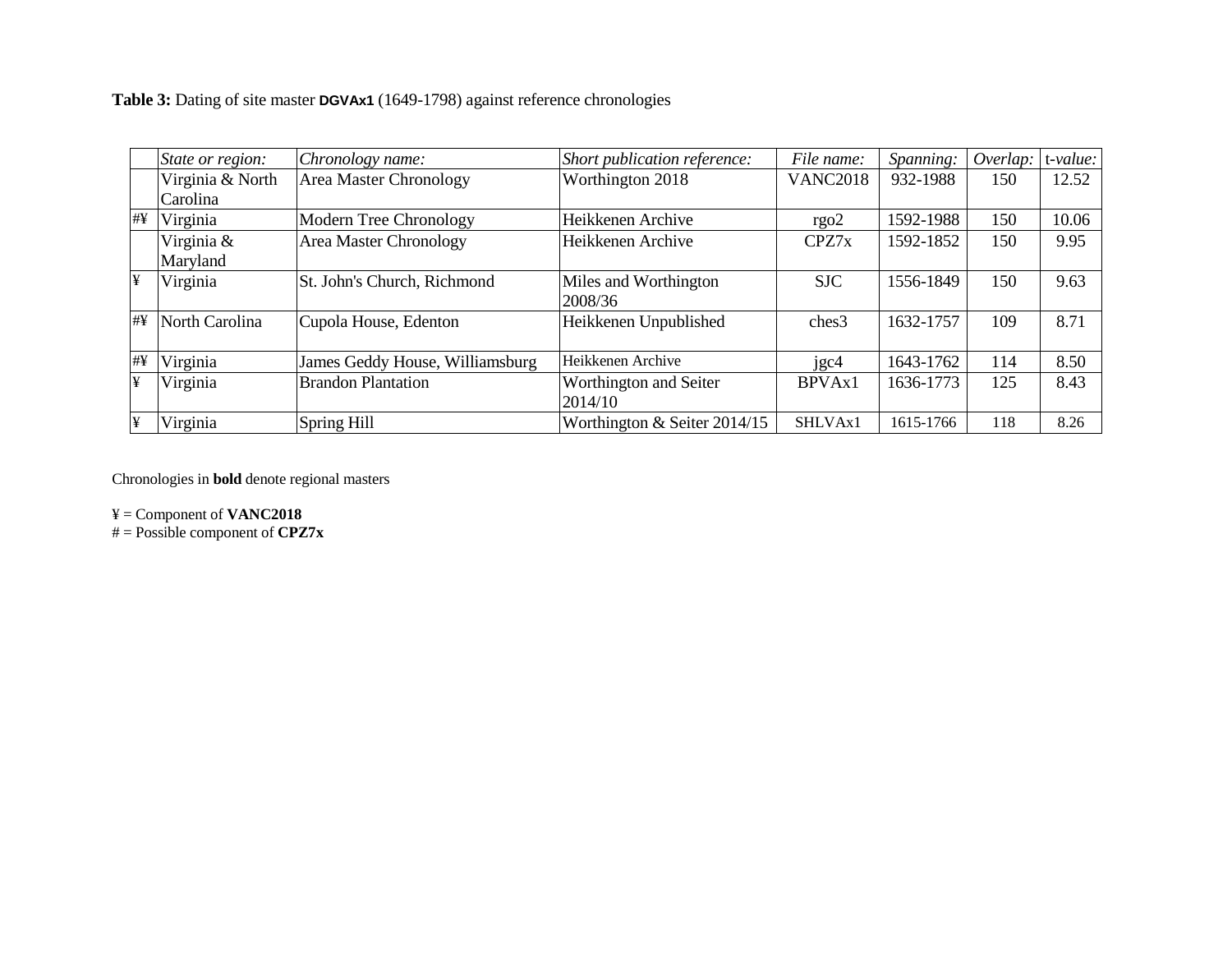

**Figure 2**. Sketch drawing of Edward Dromgoole House showing sample locations in the first floor (top) and second floor (bottom).